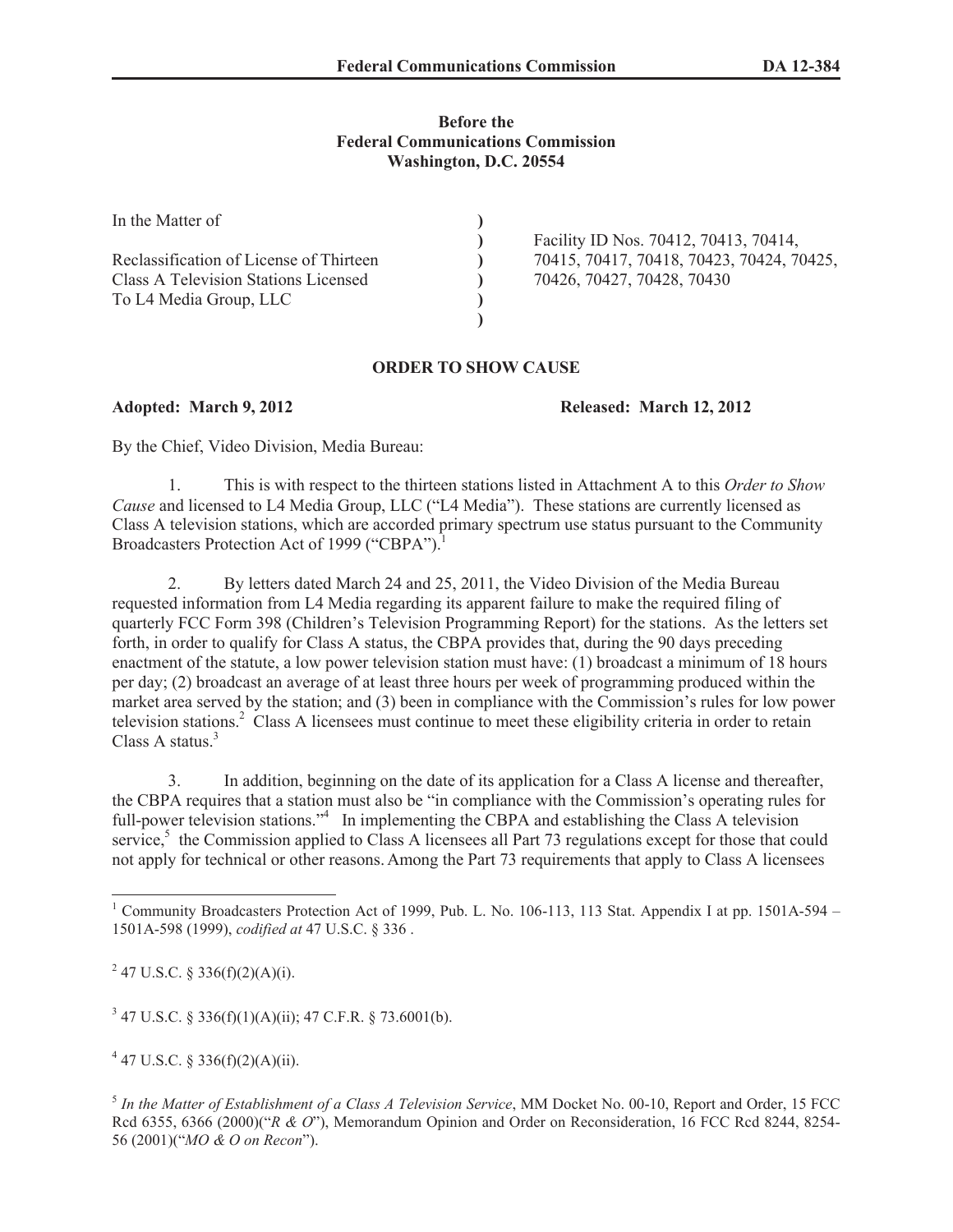are the Commission's main studio requirements; rules governing informational and educational children's programming and the limits on commercialization during children's programming; the requirement to identify a children's programming liaison at the station and to provide information regarding "core" educational and informational programming aired by the station to publishers of television program guides; the public inspection file rule, including preparing and placing in the public inspection file on a quarterly basis an issues/programs list and the station's quarterly-filed FCC Form 398 (Children's Television Programming Report; the political programming rules; station identification requirements; and the Emergency Alert System (EAS) rules.<sup>6</sup>

4. Class A television licensees are also subject to the regulations regarding fines and penalties applicable to full power television stations, and are subject to loss of Class A status if they fail to meet these ongoing program service and operating requirements.<sup>7</sup> In addition, as the Commission explained in the *Class A Memorandum Opinion and Order on Reconsideration*:

Although Class A licensees will not be subject to loss of license for failure to continue to comply with the eligibility requirements in section  $(f)(2)(A)$  of the CPBA [including that they be in compliance with the Commission's rules for full-power stations after they file for a Class A license], they are subject to loss of Class A status if they fail to meet these ongoing obligations. . . . We [have] also adopted a rule stating that "Licensees unable to continue to meet the minimum operating requirements for Class A television stations . . . shall promptly notify the Commission in writing, and request a change in status [to low power].<sup>58</sup>

5. Section 316(a) of the Communications Act of 1934, as amended, permits the Commission to modify an authorization if such action is in the public interest.<sup>9</sup> Further, pursuant to Section 316(a), we are required to notify the affected station of the proposed action, as well as the public interest reasons for the action, and to afford the licensee at least 30 days to respond. This procedure is set forth in Section 1.87 of the Commission's Rules.<sup>10</sup>

6. By letter dated July 18, 2011, L4 Media responded to the staff's inquiry and admitted that it failed to file the Children's Television Programming Reports for the quarters identified in the staff's letters, and to place such reports in the stations' public files. Typically, a licensee's failure to file its Children's Television Programming Reports with the Commission, and place them in its public file, would result in the issuance of a Notice Of Apparent Liability imposing a forfeiture amount.<sup>11</sup> In this case, however, it appears that L4 Media has failed to comply with most, if not all, of the ongoing Class A eligibility requirements for an extended period of time.

7. As noted above, Class A Television stations are required to maintain a main studio. In order to qualify as a main studio, the designated location must house production equipment and station

8 *Id.*

 $9$  47 U.S.C. § 316(a).

 $10$  47 C.F.R. § 1.87.

<sup>6</sup> *R & O*, 15 FCC Rcd at 6366.

<sup>7</sup> *MO & O on Recon*, 16 FCC Rcd at 8257.

<sup>&</sup>lt;sup>11</sup> See In the Matter of Sage Broadcasting Corporation, 23 FCC Rcd 8160 (Vid. Div. 2008).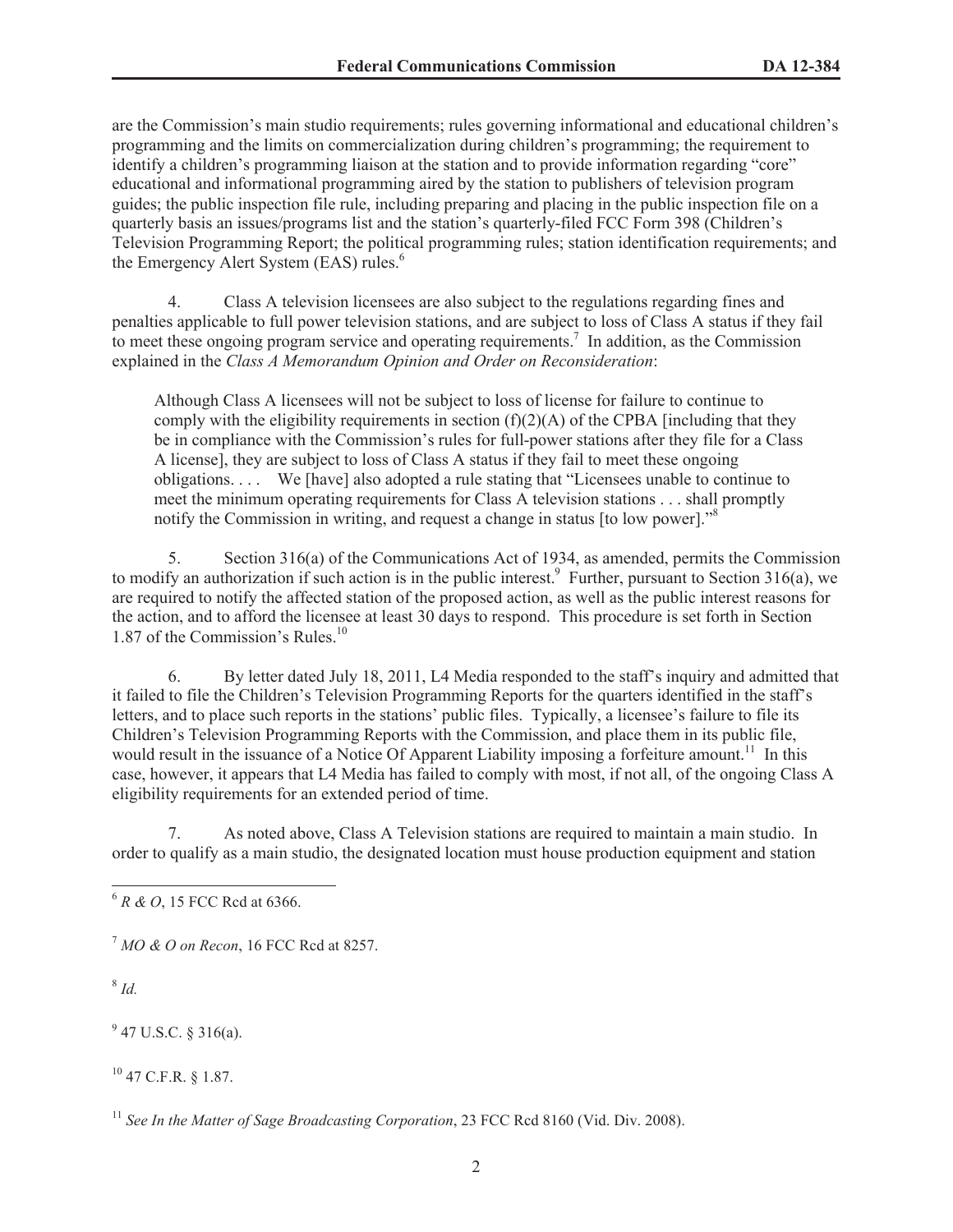staff.<sup>12</sup> In its July 18, 2011 letter response, L4 Media identified the location of each station's public inspection file – which is required to be at the station's main studio - as either a public library or nonprofit center. Thus, it appears that the stations no longer have main studios with production facilities or employees.

8. Class A television stations are also required to broadcast a minimum of 18 hours per day and an average of at least three hours per week of programming produced within the market area served by the station. Since May 2009, L4 Media has failed to meet these statutory requirements. L4 Media admits in its July 18, 2011 letter that the thirteen stations were only operational from January 1 to May 1, 2009, from April 23 to April 29, 2010, and from October 25, 2010 to December 31, 2010. According to L4 Media, it kept the stations silent for extended periods of time in order to conserve its financial reserves until such time as it could sell the stations or obtain financing. In addition, while L4 Media notified the Commission on November 2, 2010 that the stations resumed operations on October 25, 2010, it is not clear whether the stations are currently operating. In its July 18, 2011 letter response, L4 Media represented only that the stations operated from October 25, 2010 to December 31, 2010. Moreover, while it electronically filed the 2010 4<sup>th</sup> Quarter Children's Television Programming Reports for the stations on July 18, 2011, certifying that the stations' children's programming schedule had resumed in the  $4<sup>th</sup>$  quarter of 2010, it did not file the required Children's Television Programming Reports for the  $1<sup>st</sup>$ and  $2<sup>nd</sup>$  quarters of 2011, which were due by April 10 and July 10, 2011, respectively. It has now also failed to file  $3<sup>rd</sup>$  and  $4<sup>th</sup>$  quarter Reports for 2011, which were due by October 10, 2011 and January 10,  $2012^{13}$ 

9. We conclude that under these circumstances, L4 Media should have notified the Commission of its inability to meet the ongoing Class A eligibility requirements and requested a change in its stations' status from Class A to low power television pursuant to Section 73.6001 of the Commission's Rules.<sup>14</sup> While the Commission has acknowledged that "in appropriately compelling circumstances involving a temporary inability to comply," a licensee can apply for an STA to operate at variance with the CBPA's operational and programming requirements without affecting its Class A status,<sup>15</sup> the record now before us does not present such a case. Instead, the record indicates that L4 Media made a business decision to cease operation of its thirteen Class A television stations for financial reasons, and that the stations have been off the air for significant periods of time, and may continue to be silent. In addition, it does not appear that the stations maintain the required main studios.

10. IT IS THEREFORE ORDERED, That, L4 Media Group, LLC show cause why its authorizations for the thirteen Class A television stations listed in Attachment A to this *Order* should not be modified to specify the stations as low power television stations.

 $^{14}$  47 C.F.R. § 73.6001(d).

<sup>12</sup> *See Local One Texas, Ltd*., 20 FCC Rcd 13251, nn. 4 and 5 (Med. Bur. 2005), *citing Jones Eastern of the Outerbanks, Inc*., 7 FCC Rcd 6800 (1992), *Clarification of the Main Studio and Program Origination Rules for Radio and Television Broadcast Stations,* 3 FCC Rcd 5024, 5026 (1988), and Instruction II.F to FCC Form 302-CA.

 $13$  We further note that Class A television stations were required to file a 2011 biennial ownership report with the Commission on or before December 1, 2011. *See* Media Bureau Announces Opening of Filing Window for 2011 Biennial Ownership Reports, Form 323, Public Notice, 26 FCC Rcd 13426 (MB 2011). Commission records show that L4 Media also failed to meet this obligation with respect to the thirteen stations listed in Attachment A to this *Order*.

<sup>15</sup> *M O & O on Recon*, 16 FCC Rcd at 8257, n.76.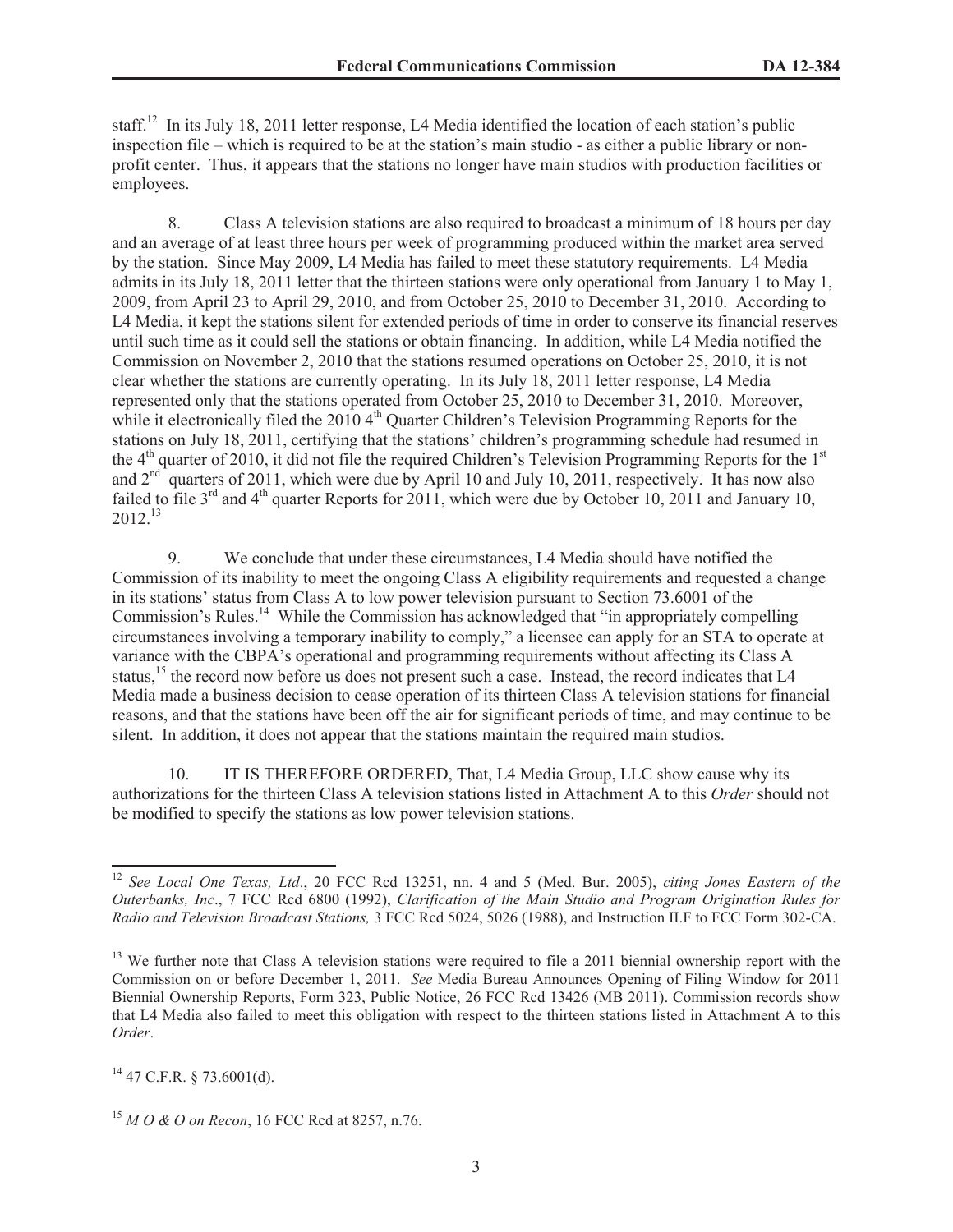11. Pursuant to Section 1.87 of the Commission's Rules, L4 Media Group, LLC may, no later than April 16, 2012, file a written statement why the thirteen licenses should not be modified as proposed herein. The written statement, if any, must be mailed to Office of the Secretary, Federal Communications Commission, 445 12<sup>th</sup> Street, S.W., Washington, D.C. 20554, ATTN: Barbara A. Kreisman, Chief, Video Division, Media Bureau. An electronic copy should also be sent to joyce.bernstein@fcc.gov. Upon review of the statement and/or additional information, the Commission may grant the modifications, deny the modifications, or set the matter for hearing. If no written statement is filed by April 16, 2012, the licensee will be deemed to have consented to the modification of its licenses from Class A television status to low power television status, and the modifications proposed in this *Order to Show Cause* will be deemed to serve the public interest.

12. IT IS FURTHER ORDERED, That a copy of this *Order to Show Cause* shall be sent by Certified Mail, Return Receipt Requested, to L4 Media Group, LLC and to its counsel, as indicated below:

Rick Ehrman L4 Media Group, LLC 60 Settlers Ct. Chanhasson, Minnesota 55317

L4 Media Group, LLC 219 Salt Grass Place Melbourne Beach, Florida 32951-3326

Francisco R. Montero, Esq. Fletcher, Heald & Hildreth 1300 North  $17<sup>th</sup>$  Street,  $11<sup>th</sup>$  Floor Arlington, Virginia 22209

13. For further information concerning the proceeding, contact Joyce L. Bernstein, Video Division, Media Bureau, at Joyce.Bernstein@fcc.gov or (202) 418-1647.

## FEDERAL COMMUNICATIONS COMMISSION

Barbara A. Kreisman Chief, Video Division Media Bureau